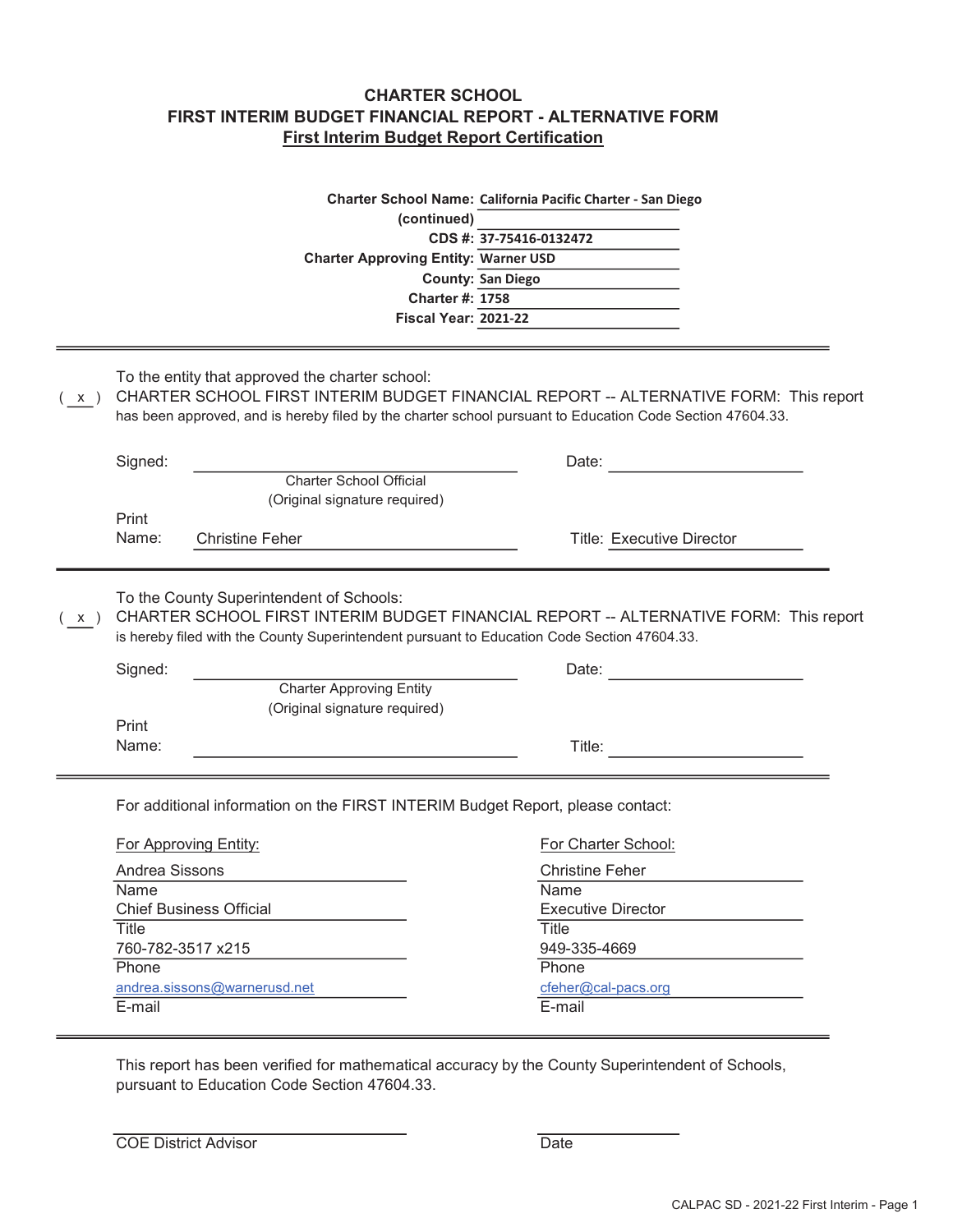

| 1758 California Pacific Charter School – San Diego            | (CPC-SD) |
|---------------------------------------------------------------|----------|
| 1751 California Pacific Charter School - Los Angeles (CPC-LA) |          |

2037 California Pacific Charter School – Sonoma (CPC-SO)

## Overall Summary

Overall, while enrollment is lower at each of the three CalPac schools than originally projected for the July Budget, each school has successfully adjusted its expenditures to match this lower enrollment, and each school is projected to end with a positive budget surplus for the year, adding to existing reserves. One-time federal stimulus dollars continue to be targeted towards student achievement and spending remains on track.

Moving into the 2022-23 and 2023-24 fiscal years, CalPac is maintaining its plan for one-time deficit spending, particularly in the 2023-24 year, to focus on improving academic performance while aligning reserve levels closer to statewide averages for similar nonclassroom-based schools. However, this deficit spending plan is predicated on stable overall enrollment and statewide revenue projections, and will be adjusted or modified as needed between now and 2023-24 to ensure sufficient reserve balances in all years with no cuts to programmatic spending.

### Enrollment / Average Daily Attendance (ADA)

California Pacific Charter School – San Diego - Projected enrollment at CPC-SD is reduced from 365 at the July Budget to 265 at First Interim, to reflect actual fall enrollment to date. Projected P-2 ADA is also reduced, from 321.20 to 254.15. Corresponding adjustments to ADA and enrollment are projected for the two subsequent years.

California Pacific Charter School – Los Angeles - Projected enrollment for CPC-LA is slightly reduced from the July Budget (396 to 363), but projected P-2 ADA is increased slightly (336.60 to 342.16) to reflect a higher projected ADA ratio than at the July Budget. Corresponding adjustments to ADA and enrollment are projected for the two subsequent years.

California Pacific Charter School – Sonoma - Projected enrollment at CPC-SO is reduced from 222 at the July Budget to 173 at First Interim, to reflect actual fall enrollment to date. Projected P-2 ADA is also reduced, from 202.20 to 161.65. Corresponding adjustments to ADA and enrollment are projected for the two subsequent years.

ADA is estimated based on historical averages.

Unduplicated pupil percentage, percentage of English-language learners students, percentage of special education students are all based on historical demographics.

## General Purpose Entitlement - LCFF Revenue

"Local Control Funding Formula" (LCFF) is the primary funding source for all three schools. LCFF revenues have been calculated based on the most recent FCMAT LCFF calculator, which includes a 5.07% COLA.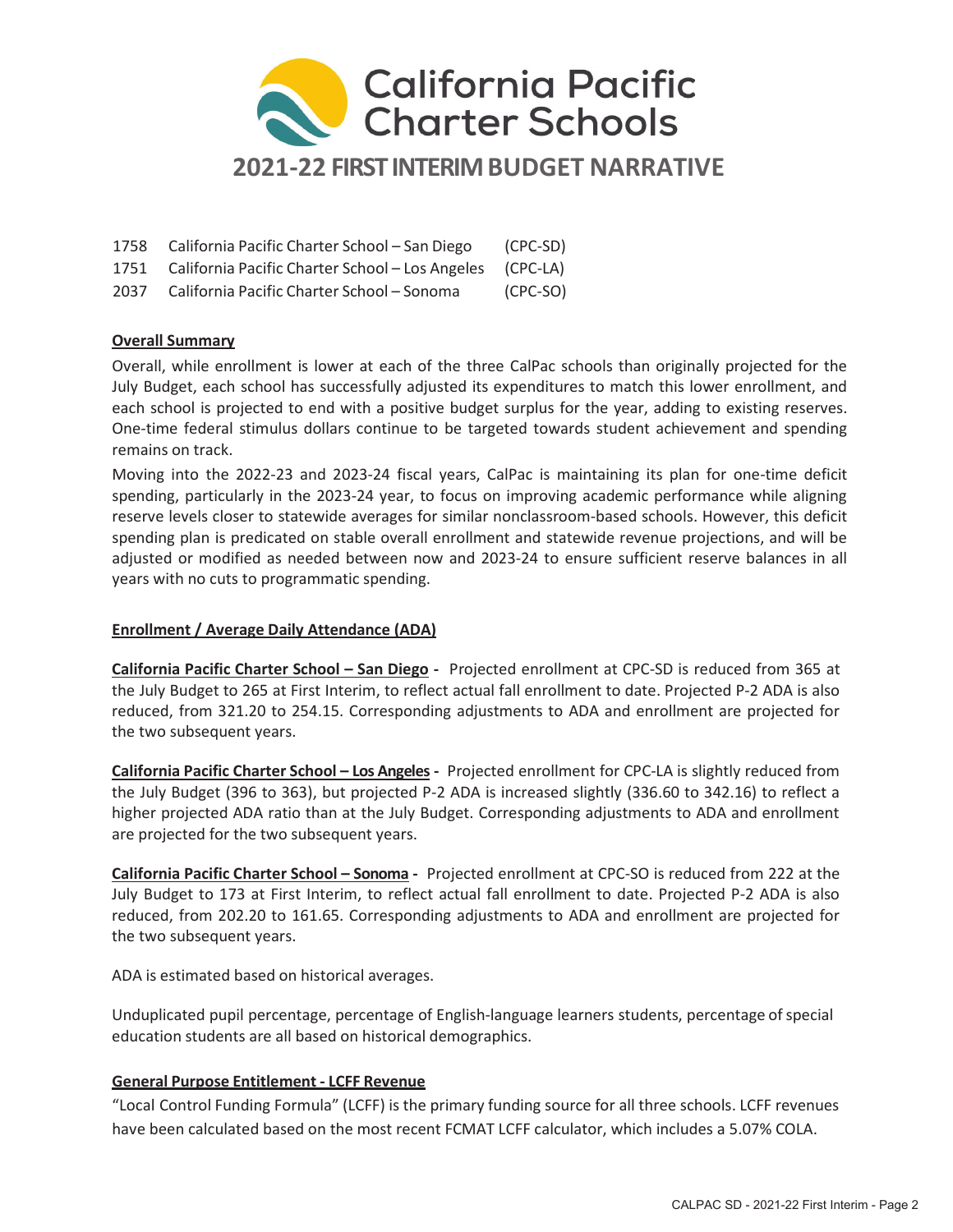

#### Federal Revenue

ESSA Participation in Title I, II, III and IV.

Federal Special Education revenue (IDEA) assumed at most current rates/ADA.

Federal Educationally Related Mental Health Services (ERMHS) assumed at most current rates/ADA. Every Student Succeeds Act Comprehensive Support and Improvement (CSI):

Applicable for CPC-SD and CPC-LA only.

Multi-Year Projection: Based on increasing graduation rates, 2021-22 is expected to be the last year for CSI funding for CPC-SD, and 2022-23 is expected to be the last year for CPC-LA. For each school, CSI funding has thus been removed in all subsequent years in the multi-year projections.

#### ESSER II / ESSER III

ESSER II Timeline to use funding March 13, 2020 – September 30, 2023.

ESSER III Timeline to use funding March 13, 2020 – September 30, 2024.

In the multi-year projection it is assumed all three schools will recognize 50% of ESSER revenue in 2021- 22 and the remainder in 2022-23.

Separate spending plans will be prepared to address the uses of these funds, which will be tracked separately. CalPac intends to utilize funding through the implementation of evidence-based interventions and ensuring that such interventions respond to students' academic, social, and emotional needs. This will be achieved through summer school, additional tutors for students, and purchasing educational technology (including hardware, software, and connectivity) for students.

At least 20% of ESSER III allocations will be used for learning loss mitigation.

Application and Legal Assurances for ESSER III will be submitted once available on CDE website.

### Other State Revenue

Other State Revenue includes non-LCFF revenues such as Lottery, Mandate Block Grant, State Special Education revenue, and one-time Expanded Learning Opportunities (ELO) Grant revenue.

#### Expanded Learning Opportunities (ELO)

All three CalPac schools intend to use ELO funding to provide the curriculum, instruction, and social/emotional learning support CalPac administrators, teachers, and staff need to focus on learning recovery. Ten percent (10%) of the funding will be used for paraprofessionals.

Eighty-five percent (85%) of total ELO grant awards will be returned as this is related to the portion that must be spent on in-person instructional costs. All three CalPac schools are 100% virtual, and CalPac's spending plan only recognizes 15% of the available funds in the ELO Grant Plan. This is intentional, and this decision was supported by training, consultation, and advice from various sources.

#### Staffing Expenses

This First Interim adjusts staffing from the July Budget to match changes in enrollment and ADA estimates. Note that these 2021-22 staffing costs reflect a 4% increase to all staff salaries, retroactive to the beginning of this 2021-22 year. This increase will support teacher recruitment and retention in a difficult statewide staffing shortage.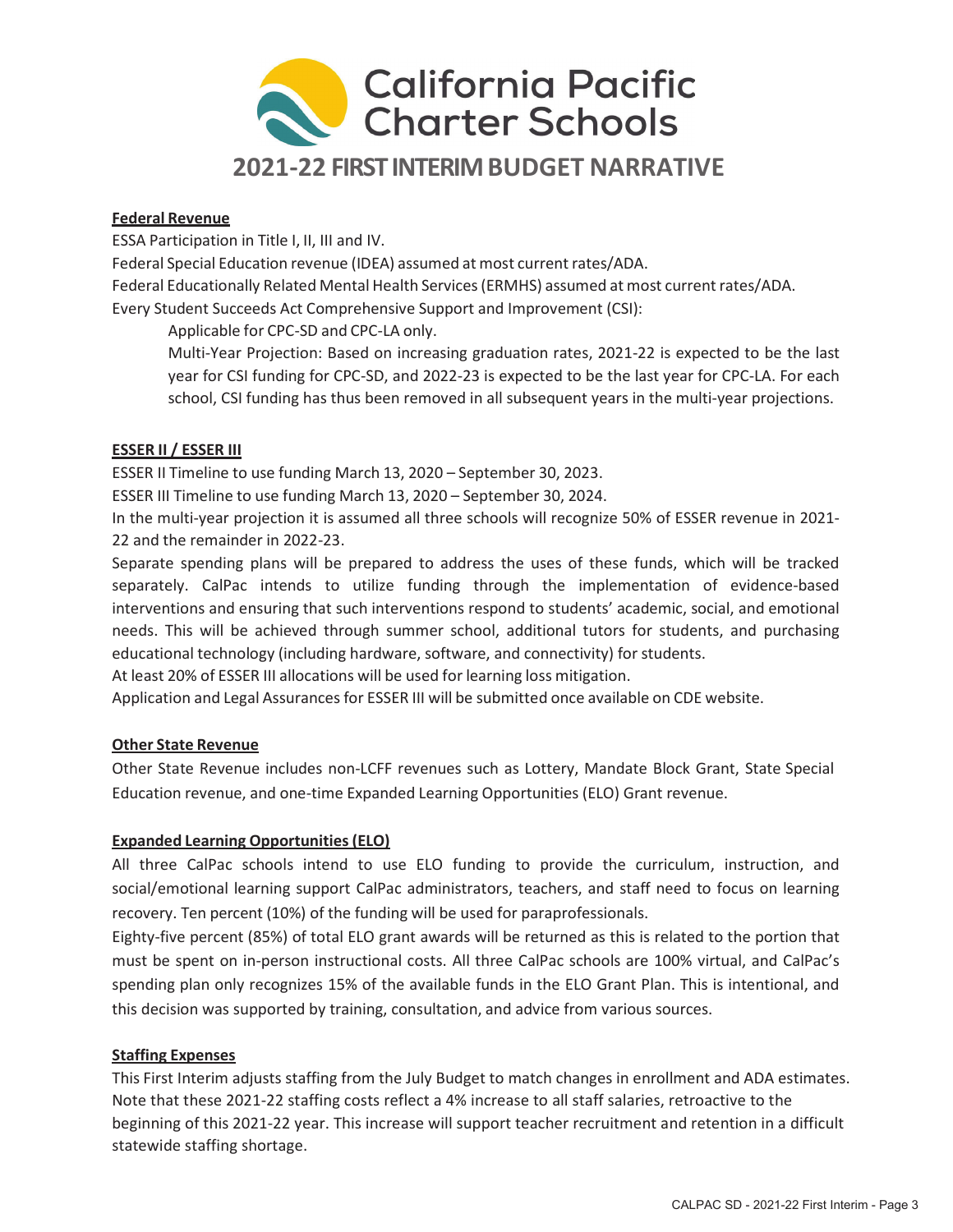

#### Books/Supplies/Materials

This category includes core curriculum, classroom material, office supplies, and equipment (such as computers and computer accessories). Variances in this category are related to changes in enrollment. Large purchases of computers and computer accessories are expected for 2021-22. CalPac will ensure that every student automatically receives a computer.

#### Services and Operations

This category includes all contracts services as well as travel, insurance, oversight fees, legal costs, and other service-related expenses. Other variances in this category are related to changes in enrollment and revenue (oversight fees are estimates as a percentage of revenue).

#### Multi-Year Projection Expense Assumptions

Expense COLA for 2022-23 and 2023-24 is projected at 3.00% overall, with 4xxx and 5xxx increasing at 4.00% in 2022-23 only.

#### Debt – Revolving Loan Fund Program

California Pacific Charter School – Sonoma has a low-cost loan through the California School Financing Authority Charter School Revolving Loan Fund Program (RLF). CPC-SD and CPC-LA have no debt. CPC-SO is in Repayment Year 2, with the balance expected to be fully paid off in fiscal year 2023-24.

| 21-22 Beginning Principal Balance | \$187,498 |
|-----------------------------------|-----------|
| 21-22 Principal Payments Total    | 62.502    |
| 21-22 Ending Principal Balance    | 124,996   |
| 21-22 Interest Payments Total     | 3.531     |

#### Cash Flow

Cash flow projections have been prepared including actuals through October 31, 2021 and projections thereafter. CalPac schools are anticipating to have sufficient cash balances and reserves in each month of the year.

Prior year CDE Principal Apportionment overpayment for CPC-SD and CPC-LA is expected to be fully repaid in the 2021-22 fiscal year and will be automatically deducted from LCFF State Aid.

Cash flow continues to be stable for all three schools, with positive monthly cash balances expected for the 2021-22 fiscal year. Cash is always closely monitored to ensure each school is liquid to satisfy obligations. No external borrowing is anticipated to be needed.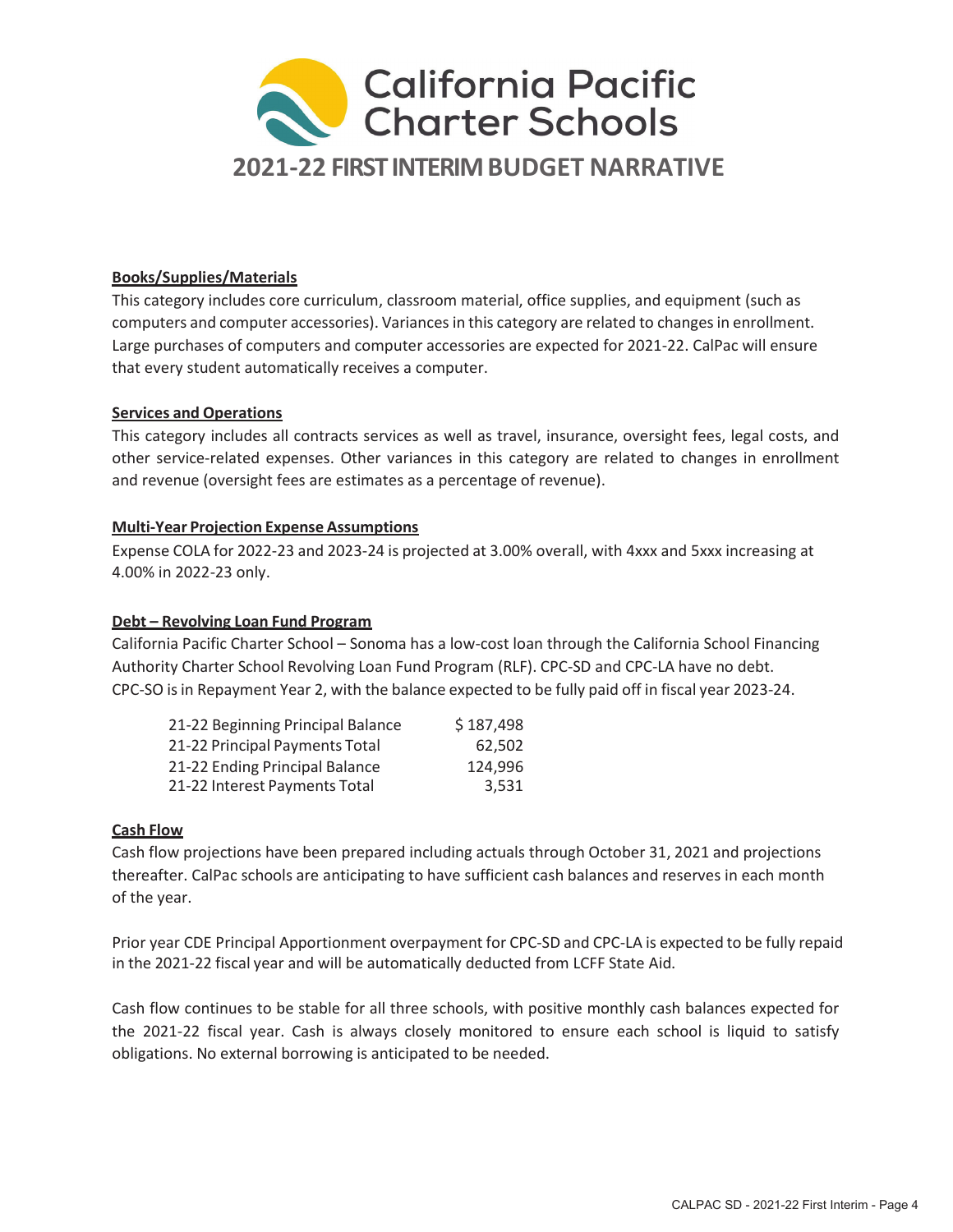|                                                                | <b>Object Code</b> | <b>Adopted July 1 Budget</b> |                   |                          | Actuals through 10/31/21 |                   |                          | <b>First Interim Budget</b> |                          |              |
|----------------------------------------------------------------|--------------------|------------------------------|-------------------|--------------------------|--------------------------|-------------------|--------------------------|-----------------------------|--------------------------|--------------|
| <b>Description</b>                                             |                    | Unrestricted                 | <b>Restricted</b> | <b>Total</b>             | <b>Unrestricted</b>      | <b>Restricted</b> | <b>Total</b>             | <b>Unrestricted</b>         | <b>Restricted</b>        | <b>Total</b> |
| <b>A REVENUES</b>                                              |                    |                              |                   |                          |                          |                   |                          |                             |                          |              |
| 1. Revenue Limit Sources                                       |                    |                              |                   |                          |                          |                   |                          |                             |                          |              |
| Local Control Funding Formula Revenue                          | 8011               | 3,091,564                    |                   | 3,091,564                | 686,984                  |                   | 686,984                  | 2,428,435                   |                          | 2,428,435    |
| Charter Schools Gen. Purpose Entitlement - State Aid           | 8015               |                              |                   |                          |                          |                   |                          |                             |                          |              |
| <b>Education Proctection Act Funding</b>                       | 8012               | 64,240                       |                   | 64,240                   | 12,708                   |                   | 12,708                   | 50,830                      |                          | 50,830       |
| State Aid - Prior Years                                        | 8015-001           |                              |                   |                          |                          |                   |                          |                             |                          |              |
| Tax Relief Subventions (for rev. limit funded schools)         | 8020-8039          |                              |                   | $\overline{\phantom{a}}$ |                          |                   | $\overline{\phantom{a}}$ |                             |                          |              |
| County and District Taxes (for rev. limit funded schools)      | 8040-8079          |                              |                   | $\overline{\phantom{a}}$ |                          |                   | ٠                        |                             |                          |              |
| Miscellaneous Funds (for rev. limit funded schools)            | 8080-8089          |                              |                   | $\overline{a}$           |                          |                   | ٠                        |                             |                          |              |
| Revenue Limit Transfers (for rev. limit funded schools):       |                    |                              |                   |                          |                          |                   |                          |                             |                          |              |
| <b>PERS Reduction Transfer</b>                                 | 8092               |                              |                   |                          |                          |                   | $\overline{\phantom{a}}$ |                             |                          |              |
| Charter Schools Funding in lieu of Property Taxes              | 8096               | 209,970                      |                   | 209,970                  |                          |                   | $\overline{\phantom{a}}$ | 175,300                     |                          | 175,300      |
| Other Revenue Limit Transfers                                  | 8091, 8097         |                              |                   |                          |                          |                   |                          |                             |                          |              |
| Total, Revenue Limit Sources                                   |                    | 3,365,774                    |                   | 3,365,774                | 699,692                  |                   | 699,692                  | 2,654,565                   |                          | 2,654,565    |
|                                                                |                    |                              |                   |                          |                          |                   |                          |                             |                          |              |
| 2. Federal Revenues                                            |                    |                              |                   |                          |                          |                   |                          |                             |                          |              |
| No Child Left Behind                                           | 8290               |                              |                   | $\overline{\phantom{a}}$ |                          | 27,042            | 27,042                   |                             | 69,803                   | 69,803       |
| Special Education - Federal                                    | 8181, 8182         |                              | 42,720            | 42,720                   |                          |                   |                          |                             | 33,802                   | 33,802       |
| Child Nutrition - Federal                                      | 8220               |                              |                   |                          |                          |                   |                          |                             |                          |              |
| Other Federal Revenues                                         | 8110, 8260-8299    |                              | 414,993           | 414,993                  |                          |                   |                          | $\overline{\phantom{a}}$    | 395,646                  | 395,646      |
| <b>Total, Federal Revenues</b>                                 |                    |                              | 457,713           | 457,713                  |                          | 27.042            | 27,042                   |                             | 499,251                  | 499,251      |
|                                                                |                    |                              |                   |                          |                          |                   |                          |                             |                          |              |
| 3. Other State Revenues                                        |                    |                              |                   |                          |                          |                   |                          |                             |                          |              |
| <b>Common Core Funding</b>                                     | 8590               |                              |                   |                          |                          |                   |                          |                             |                          |              |
| Special Education - State                                      | <b>StateRevSE</b>  |                              | 182,233           | 182,233                  |                          | 16,702            | 16,702                   |                             | 182,233                  | 182,233      |
| All Other State Revenues- (Lottery & EIA/EL/FRM<br>Supplement) | <b>StateRevAO</b>  | 59,030                       | 64,087            | 123,116                  |                          |                   |                          | 52,276                      | 81,142                   | 133,418      |
| Total, Other State Revenues                                    |                    | 59,030                       | 246,320           | 305,350                  |                          | 16,702            | 16,702                   | 52,276                      | 263,375                  | 315,651      |
|                                                                |                    |                              |                   |                          |                          |                   |                          |                             |                          |              |
| 4. Other Local Revenues                                        |                    |                              |                   |                          |                          |                   |                          |                             |                          |              |
| All Other Local Revenues                                       | LocalRevAO         | 190,551                      |                   | 190,551                  | 57,247                   |                   | 57,247                   | 183,021                     | $\overline{\phantom{a}}$ | 183,021      |
| <b>Total, Local Revenues</b>                                   |                    | 190,551                      |                   | 190,551                  | 57,247                   |                   | 57,247                   | 183,021                     | ٠                        | 183,021      |
|                                                                |                    |                              |                   |                          |                          |                   |                          |                             |                          |              |
| <b>5. TOTAL REVENUES</b>                                       |                    | 3,615,354                    | 704,033           | 4,319,387                | 756,939                  | 43,744            | 800,683                  | 2,889,862                   | 762,626                  | 3,652,488    |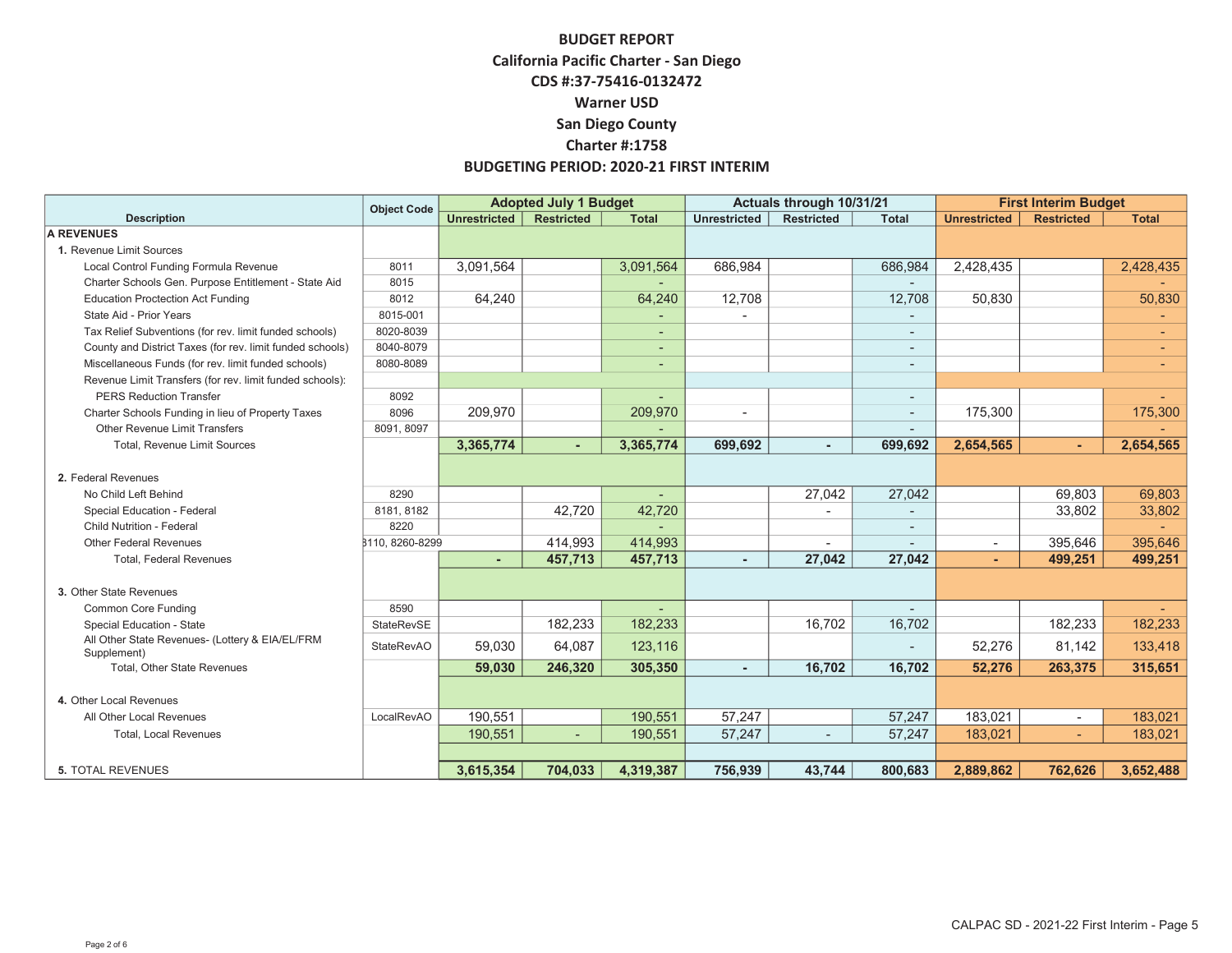| <b>Object Code</b><br><b>Restricted</b><br><b>Restricted</b><br><b>Description</b><br><b>Unrestricted</b><br><b>Total</b><br><b>Unrestricted</b><br><b>Total</b><br><b>Unrestricted</b><br><b>Restricted</b><br><b>B EXPENDITURES</b><br>1. Certificated Salaries | <b>Total</b> |
|-------------------------------------------------------------------------------------------------------------------------------------------------------------------------------------------------------------------------------------------------------------------|--------------|
|                                                                                                                                                                                                                                                                   |              |
|                                                                                                                                                                                                                                                                   |              |
|                                                                                                                                                                                                                                                                   |              |
| 961,347<br>255,548<br>1,216,895<br>808,825<br>304,138<br><b>Teachers' Salaries</b><br>1100<br>285,407<br>98,476<br>383,883                                                                                                                                        | 1,112,963    |
| 132,060<br>35,104<br>7,510<br>58,425<br>105,138<br>Certificated Pupil Support Salaries<br>1200<br>167,164<br>7,510                                                                                                                                                | 163,563      |
| 91,733<br>17,112<br>232,316<br>74,683<br>319,465<br>319,465<br>108,845<br>Certificated Supervisors' and Administrators' Salaries<br>1300                                                                                                                          | 306,999      |
| <b>Other Certificated Salaries</b><br>1900                                                                                                                                                                                                                        |              |
| <b>Total, Certificated Salaries</b><br>1,412,872<br>290,652<br>1,703,524<br>377,140<br>123,098<br>500,238<br>1,099,566<br>483,958                                                                                                                                 | 1,583,525    |
|                                                                                                                                                                                                                                                                   |              |
| 2. Non-certificated Salaries                                                                                                                                                                                                                                      |              |
| 102,914<br>102,914<br>13,985<br>13,985<br>94,740<br>2100<br><b>Instructional Aides' Salaries</b><br>$\sim$                                                                                                                                                        | 94,740       |
| Non-certificated Support Salaries<br>2200<br>$\sim$<br>$\overline{\phantom{a}}$                                                                                                                                                                                   |              |
| 97,026<br>97,026<br>30,643<br>2300<br>30,643<br>77,418<br>Non-certificated Supervisors' and Administrators' Sal.                                                                                                                                                  | 77,418       |
| <b>Clerical and Office Salaries</b><br>2400<br>77,714<br>32,555<br>94,511<br>77,714<br>32,555                                                                                                                                                                     | 94,511       |
| Other Non-certificated Salaries<br>2900<br>$\overline{\phantom{a}}$<br>$\sim$<br>$\overline{\phantom{a}}$<br>$\sim$                                                                                                                                               | $\sim$       |
| 174,740<br>102,914<br>63,198<br>13,985<br>77,183<br>277,654<br>171,929<br>94,740<br>Total, Non-certificated Salaries                                                                                                                                              | 266,669      |
|                                                                                                                                                                                                                                                                   |              |
| 3. Employee Benefits                                                                                                                                                                                                                                              |              |
| 204,503<br>269,083<br>61,761<br>20,322<br>82,084<br>183,610<br>81,139<br><b>STRS</b><br>3101-3102<br>64,580                                                                                                                                                       | 264,749      |
| <b>PERS</b><br>3201-3202<br>$\sim$<br>$\sim$                                                                                                                                                                                                                      |              |
| 38,730<br>10,210<br>3301-3302<br>12,231<br>50,961<br>2,846<br>13,056<br>32,227<br>14,569<br>OASDI / Medicare / Alternative                                                                                                                                        | 46,796       |
| 218,002<br>68,843<br>286,845<br>42,753<br>20,179<br>62,932<br>167,535<br>78,734<br>3401-3402<br>Health and Welfare Benefits                                                                                                                                       | 246,269      |
| 49,691<br>15,692<br>65,383<br>1,107<br>654<br>41,348<br>18,262<br>3501-3502<br>1,761<br>Unemployment Insurance                                                                                                                                                    | 59,610       |
| 7,529<br>7,197<br>19,584<br>6,185<br>25,769<br>1,953<br>9,483<br>16,296<br>Workers' Compensation Insurance<br>3601-3602                                                                                                                                           | 23,493       |
| 3701-3702<br>OPEB, Allocated                                                                                                                                                                                                                                      |              |
| 3751-3752<br>OPEB, Active Employees<br>$\sim$<br>$\sim$<br>$\sim$<br>٠                                                                                                                                                                                            | $\sim$       |
| 3801-3802<br>PERS Reduction (for revenue limit funded schools)<br>$\sim$<br>$\sim$                                                                                                                                                                                |              |
| 23,882<br>7,542<br>31,424<br>1,280<br>19<br>1,300<br>8,714<br>3,103<br><b>Other Employee Benefits</b><br>3901-3902                                                                                                                                                | 11,817       |
| 175,072<br>45,974<br>Total, Employee Benefits<br>554,393<br>729,465<br>124,641<br>170,615<br>449,730<br>203,003                                                                                                                                                   | 652,734      |
|                                                                                                                                                                                                                                                                   |              |
| 4. Books and Supplies                                                                                                                                                                                                                                             |              |
| 81,271<br>125,343<br>95,115<br>14,243<br>109,358<br>90,051<br>16,031<br>Approved Textbooks and Core Curricula Materials<br>4100<br>44,071<br>4200                                                                                                                 | 106,082      |
| Books and Other Reference Materials<br>22,949<br>823<br>2,565<br>12,672<br>4300<br>23,772<br>10,107<br>12,297<br>8,924                                                                                                                                            | 21,221       |
| Materials and Supplies<br>43,318<br>4400                                                                                                                                                                                                                          | 49,620       |
| 30,942<br>74,260<br>8,515<br>45,603<br>54,118<br>49,620<br>Noncapitalized Equipment<br>4700<br>Food<br>$\sim$<br>$\sim$<br>$\sim$                                                                                                                                 | a.           |
| 147,538<br>75,836<br>62,411<br>176,148<br>223,374<br>113,737<br>102,348<br>74,576<br>Total, Books and Supplies                                                                                                                                                    | 176,923      |
|                                                                                                                                                                                                                                                                   |              |
| 5. Services and Other Operating Expenditures                                                                                                                                                                                                                      |              |
| 50,526<br>53,722<br>Subagreements for Services<br>5100<br>50,526<br>6,773<br>6,773<br>$\overline{a}$                                                                                                                                                              | 53,722       |
| <b>Travel and Conferences</b><br>5200<br>33,788<br>6,777<br>8,270<br>27,463<br>6,325<br>5,693<br>1,084<br>29,260                                                                                                                                                  | 37,530       |
| 13,604<br>13,604<br>12,120<br>5300<br>14,646<br>14,646<br>Dues and Memberships<br>$\sim$                                                                                                                                                                          | 12,120       |
| 9,468<br>14,035<br>14,035<br>9,468<br>12,504<br>5400<br>Insurance<br>$\overline{\phantom{a}}$                                                                                                                                                                     | 12,504       |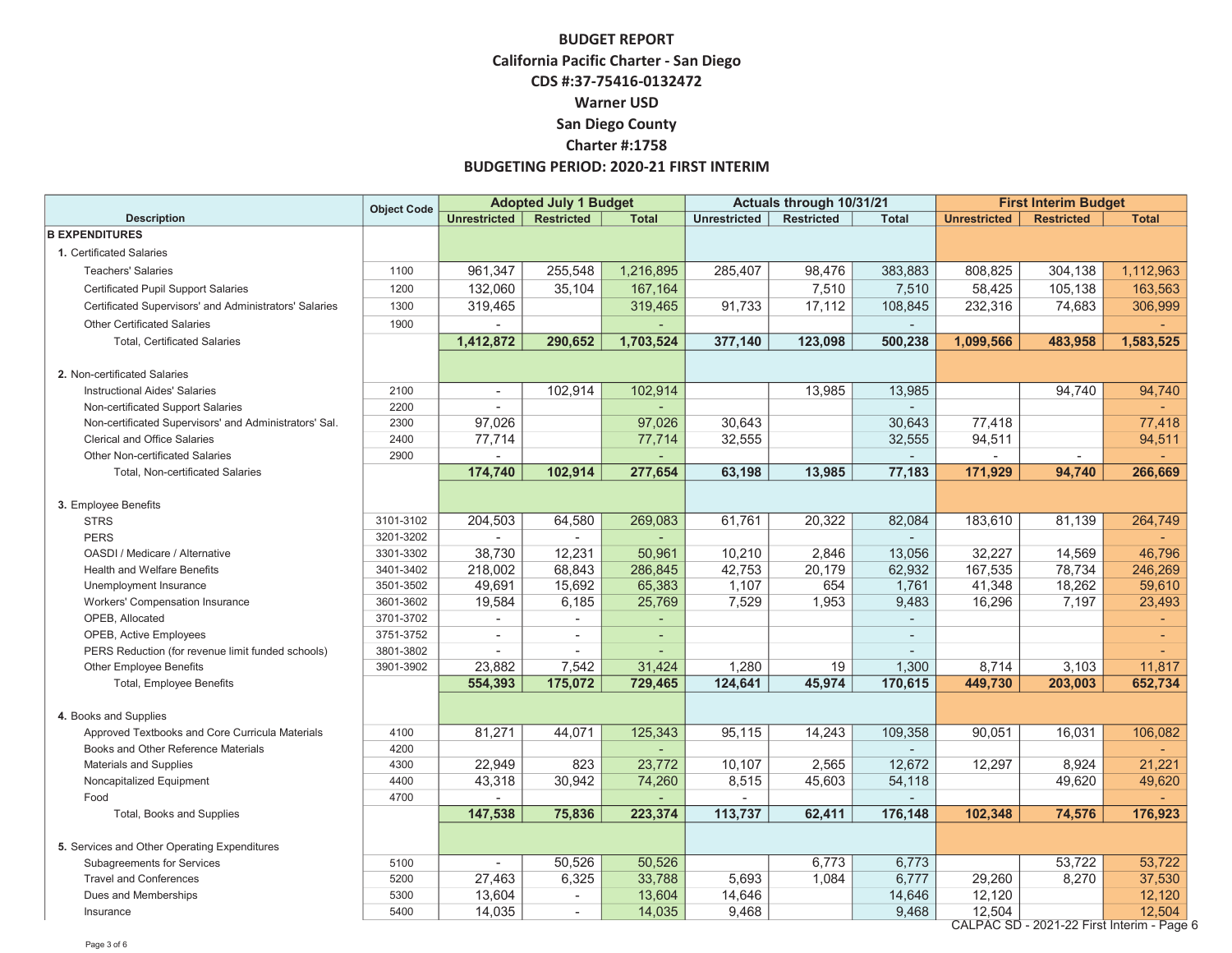|                                                        | Object Code | <b>Adopted July 1 Budget</b> |                   |              | Actuals through 10/31/21 |                   |              | <b>First Interim Budget</b> |                   |              |
|--------------------------------------------------------|-------------|------------------------------|-------------------|--------------|--------------------------|-------------------|--------------|-----------------------------|-------------------|--------------|
| <b>Description</b>                                     |             | Unrestricted                 | <b>Restricted</b> | <b>Total</b> | <b>Unrestricted</b>      | <b>Restricted</b> | <b>Total</b> | <b>Unrestricted</b>         | <b>Restricted</b> | <b>Total</b> |
| Operations and Housekeeping Services                   | 5500        |                              |                   |              | 125                      |                   | 125          |                             |                   |              |
| Rentals, Leases, Repairs, and Noncap. Improvements     | 5600        | 26.867                       |                   | 26.867       | 6.901                    |                   | 6.901        | 23.936                      |                   | 23.936       |
| Professional/Consulting Services and Operating Expend. | 5800        | 397.444                      | 27.575            | 425.018      | 228.123                  | 936               | 229.060      | 364.364                     | 794               | 365,158      |
| Communications                                         | 5900        | 44.705                       |                   | 44.705       | 14.263                   | 2.914             | 17.177       | 44.676                      | ,305              | 45.981       |
| Total, Services and Other Operating Expenditures       |             | 524.117                      | 84.426            | 608.543      | 279.220                  | 11.708            | 290.927      | 486.861                     | 64.091            | 550.952      |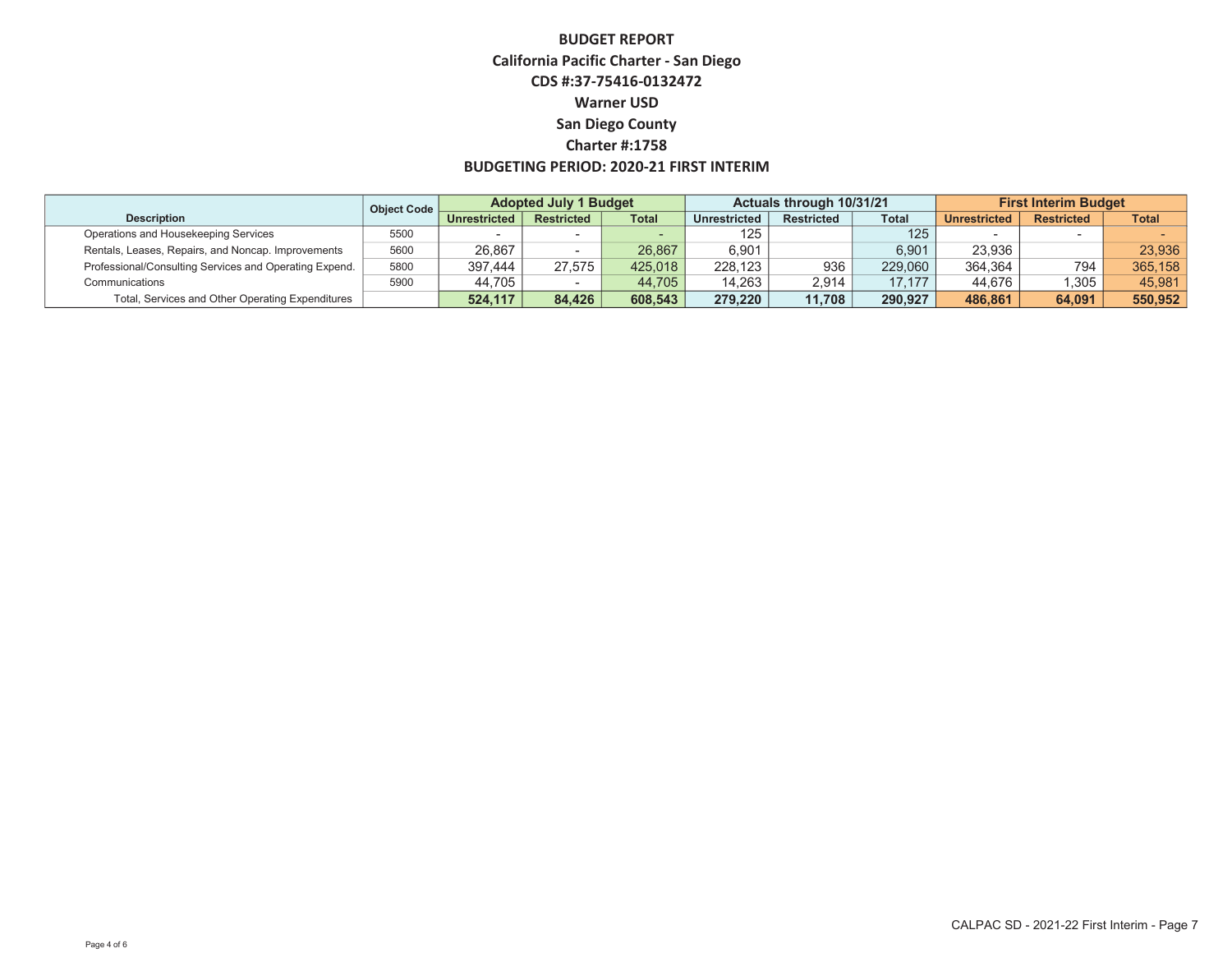|                                                                | <b>Object Code</b> | <b>Adopted July 1 Budget</b> |                   |                          | Actuals through 10/31/21 |                   |                          | <b>First Interim Budget</b> |                          |                |
|----------------------------------------------------------------|--------------------|------------------------------|-------------------|--------------------------|--------------------------|-------------------|--------------------------|-----------------------------|--------------------------|----------------|
| <b>Description</b>                                             |                    | <b>Unrestricted</b>          | <b>Restricted</b> | <b>Total</b>             | <b>Unrestricted</b>      | <b>Restricted</b> | <b>Total</b>             | <b>Unrestricted</b>         | <b>Restricted</b>        | <b>Total</b>   |
| 6. Capital Outlay (Objects 6100-6170, 6200-6500 for modified a |                    |                              |                   |                          |                          |                   |                          |                             |                          |                |
| Land and Land Improvements                                     | 6100-6170          |                              |                   | $\overline{\phantom{a}}$ |                          |                   | $\overline{\phantom{a}}$ | $\blacksquare$              | $\overline{a}$           |                |
| Buildings and Improvements of Buildings                        | 6200               |                              |                   | ٠                        |                          |                   | ٠                        | ۰                           |                          |                |
| Books and Media for New School Libraries or Major              |                    |                              |                   |                          |                          |                   |                          |                             |                          |                |
| <b>Expansion of School Libraries</b>                           | 6300               |                              |                   | ٠.                       |                          |                   | $\overline{\phantom{a}}$ | $\blacksquare$              | $\blacksquare$           | ٠.             |
| Equipment                                                      | 6400               |                              |                   | ٠                        |                          |                   | ٠                        | $\blacksquare$              |                          |                |
| <b>Equipment Replacement</b>                                   | 6500               |                              |                   | ٠                        |                          |                   | $\overline{\phantom{a}}$ | $\overline{a}$              |                          |                |
| Depreciation Expense (for full accrual only)                   | 6900               |                              |                   | $\overline{\phantom{0}}$ |                          |                   |                          | $\overline{a}$              |                          | $\overline{a}$ |
| <b>Total, Capital Outlay</b>                                   |                    |                              |                   | $\overline{a}$           |                          |                   |                          | $\overline{\phantom{0}}$    |                          | ÷              |
| 7. Other Outgo                                                 |                    |                              |                   |                          |                          |                   |                          |                             |                          |                |
| Tuition to Other Schools                                       | 7110-7143          |                              |                   | ٠                        |                          |                   | $\overline{\phantom{a}}$ | $\sim$                      | $\overline{\phantom{a}}$ | ٠              |
| Transfers of Pass-through Revenues to Other LEAs               | 7211-7213          |                              |                   | ٠                        |                          |                   | ٠                        | $\sim$                      | $\overline{\phantom{0}}$ | ٠              |
| Transfers of Apportionments to Other LEAs - Spec. Ed.          | 7221-7223SE        |                              |                   | ٠                        |                          |                   | $\overline{\phantom{a}}$ | $\overline{\phantom{a}}$    | $\blacksquare$           | ۰.             |
| Transfers of Apportionments to Other LEAs - All Other          | 7221-7223AO        |                              |                   | ٠                        |                          |                   | ٠                        | ٠                           |                          | ٠              |
| All Other Transfers                                            | 7281-7299          |                              |                   | ٠                        |                          |                   |                          | $\overline{a}$              | $\overline{\phantom{0}}$ | ٠              |
| <b>Indirect Costs</b>                                          | 7350               |                              |                   | ٠                        |                          |                   |                          | $\overline{a}$              | $\blacksquare$           | ٠              |
| Debt Service:                                                  |                    |                              |                   |                          |                          |                   |                          |                             |                          |                |
| Interest                                                       | 7438               |                              |                   | ٠                        |                          |                   | $\blacksquare$           | $\blacksquare$              | $\blacksquare$           | ٠              |
| Principal                                                      | 7439               |                              |                   | ٠                        |                          |                   | ٠                        | $\overline{\phantom{0}}$    | ۰                        | ٠              |
| Total, Other Outgo                                             |                    |                              | $\overline{a}$    | $\sim$                   |                          | ٠                 | $\blacksquare$           | ٠                           | ۰                        | ۰              |
|                                                                |                    |                              |                   |                          |                          |                   |                          |                             |                          |                |
| <b>8. TOTAL EXPENDITURES</b>                                   |                    | 2,813,660                    | 728,900           | 3,542,560                | 957,935                  | 257,176           | 1,215,111                | 2,310,434                   | 920,369                  | 3,230,803      |
|                                                                |                    |                              |                   |                          |                          |                   |                          |                             |                          |                |
| C EXCESS (DEFICIENCY) OF REVENUES OVER EXPEND.                 |                    |                              |                   |                          |                          |                   |                          |                             |                          |                |
| BEFORE OTHER FINANCING SOURCES AND USES (A5-B8)                |                    | 801,694                      | (24, 867)         | 776,826                  | (200, 996)               | (213, 432)        | (414, 428)               | 579,428                     | (157, 743)               | 421,685        |
|                                                                |                    |                              |                   |                          |                          |                   |                          |                             |                          |                |
| <b>D OTHER FINANCING SOURCES / USES</b>                        |                    |                              |                   |                          |                          |                   |                          |                             |                          |                |
| 1. Other Sources                                               | 8930-8979          | $\overline{\phantom{a}}$     | $\blacksquare$    | ٠                        |                          |                   | $\blacksquare$           |                             |                          | ٠              |
| 2. Less: Other Uses                                            | 7630-7699          |                              |                   | ٠                        |                          |                   |                          |                             |                          |                |
| 3. Contributions Between Unrestricted and Restricted Accounts  |                    |                              |                   |                          |                          |                   |                          |                             |                          |                |
| (must net to zero)                                             | 8980-8999          | (24, 867)                    | 24,867            | $\overline{\phantom{a}}$ | (191, 438)               | 191,438           | $\sim$                   | (135, 749)                  | 135,749                  | $\sim$         |
| 4. TOTAL OTHER FINANCING SOURCES / USES                        |                    | (24, 867)                    | 24,867            | $\sim$                   | (191, 438)               | 191,438           | $\blacksquare$           | (135, 749)                  | 135,749                  | $\sim$         |
|                                                                |                    |                              |                   |                          |                          |                   |                          |                             |                          |                |
| E NET INCREASE (DECREASE) IN FUND BALANCE (C + D4)             |                    | 776,826                      | ٠                 | 776,826                  | (392, 434)               | (21, 994)         | (414, 428)               | 443,679                     | (21, 994)                | 421,685        |
|                                                                |                    |                              |                   |                          |                          |                   |                          |                             |                          |                |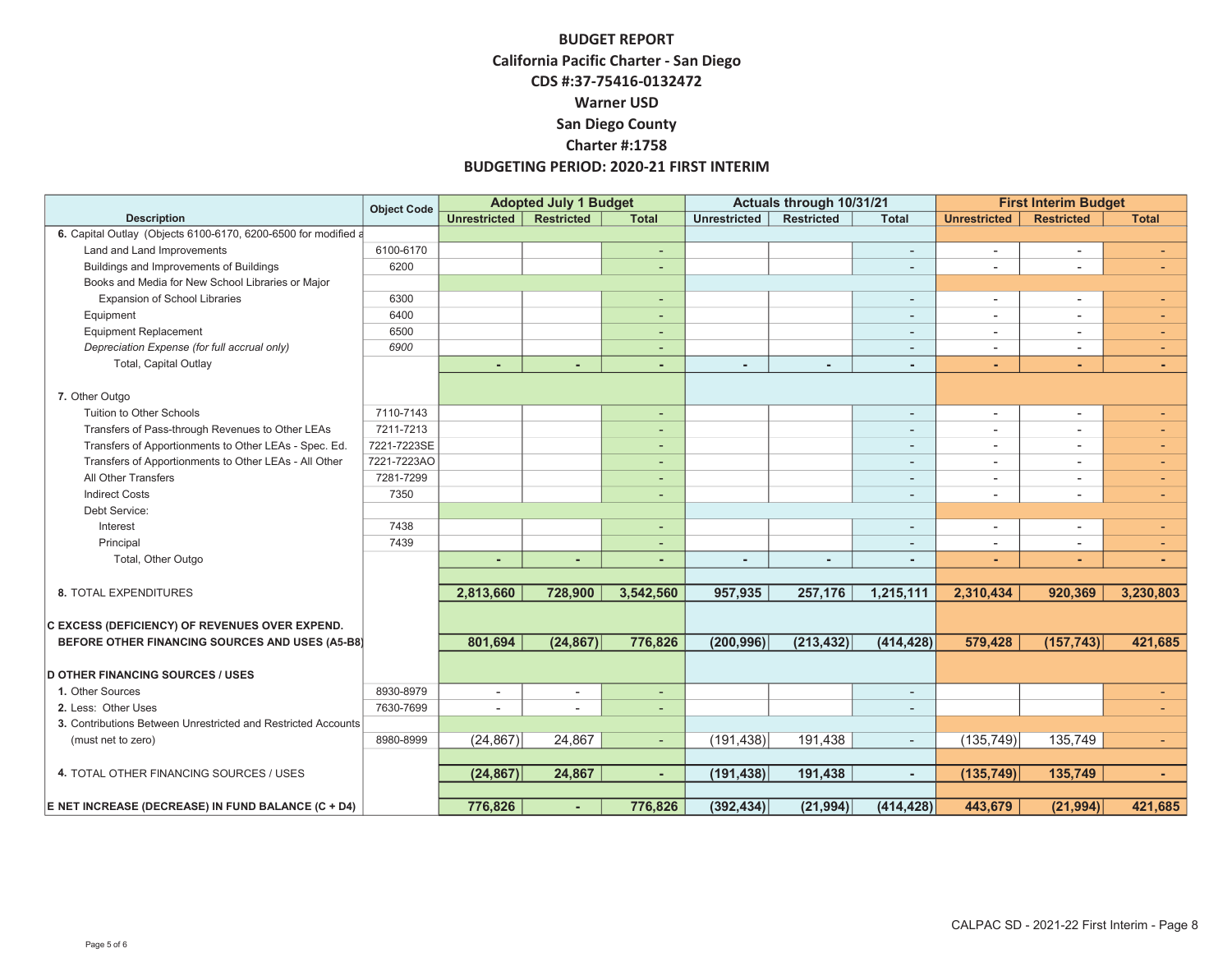|                                                       | Object Code |                          | <b>Adopted July 1 Budget</b> |                          |                          | Actuals through 10/31/21 |                          |                          | <b>First Interim Budget</b> |              |  |
|-------------------------------------------------------|-------------|--------------------------|------------------------------|--------------------------|--------------------------|--------------------------|--------------------------|--------------------------|-----------------------------|--------------|--|
| <b>Description</b>                                    |             | <b>Unrestricted</b>      | <b>Restricted</b>            | <b>Total</b>             | <b>Unrestricted</b>      | <b>Restricted</b>        | <b>Total</b>             | <b>Unrestricted</b>      | <b>Restricted</b>           | <b>Total</b> |  |
|                                                       |             |                          |                              |                          |                          |                          |                          |                          |                             |              |  |
| <b>F. FUND BALANCE, RESERVES</b>                      |             |                          |                              |                          |                          |                          |                          |                          |                             |              |  |
| 1. Beginning Fund Balance                             |             |                          |                              |                          |                          |                          |                          |                          |                             |              |  |
| a. As of July 1                                       | 9791        | 1,762,118                | 21,994                       | 1,784,112                | 1,762,118                | 21,994                   | 1,784,112                | 1,762,118                | 21,994                      | 1,784,112    |  |
| b. Adjustments to Beginning Balance                   | 9793, 9795  |                          |                              | -                        | $\overline{\phantom{0}}$ |                          |                          | $\overline{\phantom{a}}$ |                             |              |  |
| c. Adjusted Beginning Balance                         |             | 1,762,118                | 21,994                       | 1,784,112                | 1,762,118                | 21,994                   | 1,784,112                | 1,762,118                | 21,994                      | 1,784,112    |  |
| 2. Ending Fund Balance, June 30 ( $E + F.1.c.$ )      |             | 2,538,944                | 21,994                       | 2,560,938                | 1,369,684                | $\sim$                   | 1,369,684                | 2,205,797                | н.                          | 2,205,797    |  |
|                                                       |             |                          |                              |                          |                          |                          |                          |                          |                             |              |  |
| Components of Ending Fund Balance (Optional):         |             |                          |                              |                          |                          |                          |                          |                          |                             |              |  |
| Reserve for Revolving Cash (equals object 9130)       | 9711        |                          |                              | $\sim$                   |                          |                          | $\sim$                   |                          |                             |              |  |
| Reserve for Stores (equals object 9320)               | 9712        |                          |                              | $\overline{\phantom{a}}$ |                          |                          | $\overline{\phantom{0}}$ |                          |                             |              |  |
| Reserve for Prepaid Expenditures (equals object 9330) | 9713        |                          |                              | $\overline{\phantom{a}}$ |                          |                          | $\overline{\phantom{0}}$ |                          |                             |              |  |
| Reserve for All Others                                | 9719        |                          |                              | $\overline{\phantom{a}}$ |                          |                          | $\sim$                   |                          |                             |              |  |
| <b>General Reserve</b>                                | 9730        |                          |                              | -                        |                          |                          |                          |                          |                             |              |  |
| <b>Legally Restricted Balance</b>                     | 9740        |                          | 21,994                       | 21,994                   |                          |                          |                          |                          |                             |              |  |
| Designated for Economic Uncertainties                 | 9770        | 2,538,944                |                              | 2,538,944                | 1,369,684                |                          | 1,369,684                | 2,205,797                |                             | 2,205,797    |  |
| <b>Other Designations</b>                             | 9775, 9780  |                          |                              | -                        |                          |                          |                          |                          |                             |              |  |
| Undesignated / Unappropriated Amount                  | 9790        | $\overline{\phantom{a}}$ | $\overline{\phantom{0}}$     | $\overline{\phantom{a}}$ | $\overline{\phantom{0}}$ | $\overline{\phantom{0}}$ |                          | ۰                        | $\overline{\phantom{0}}$    |              |  |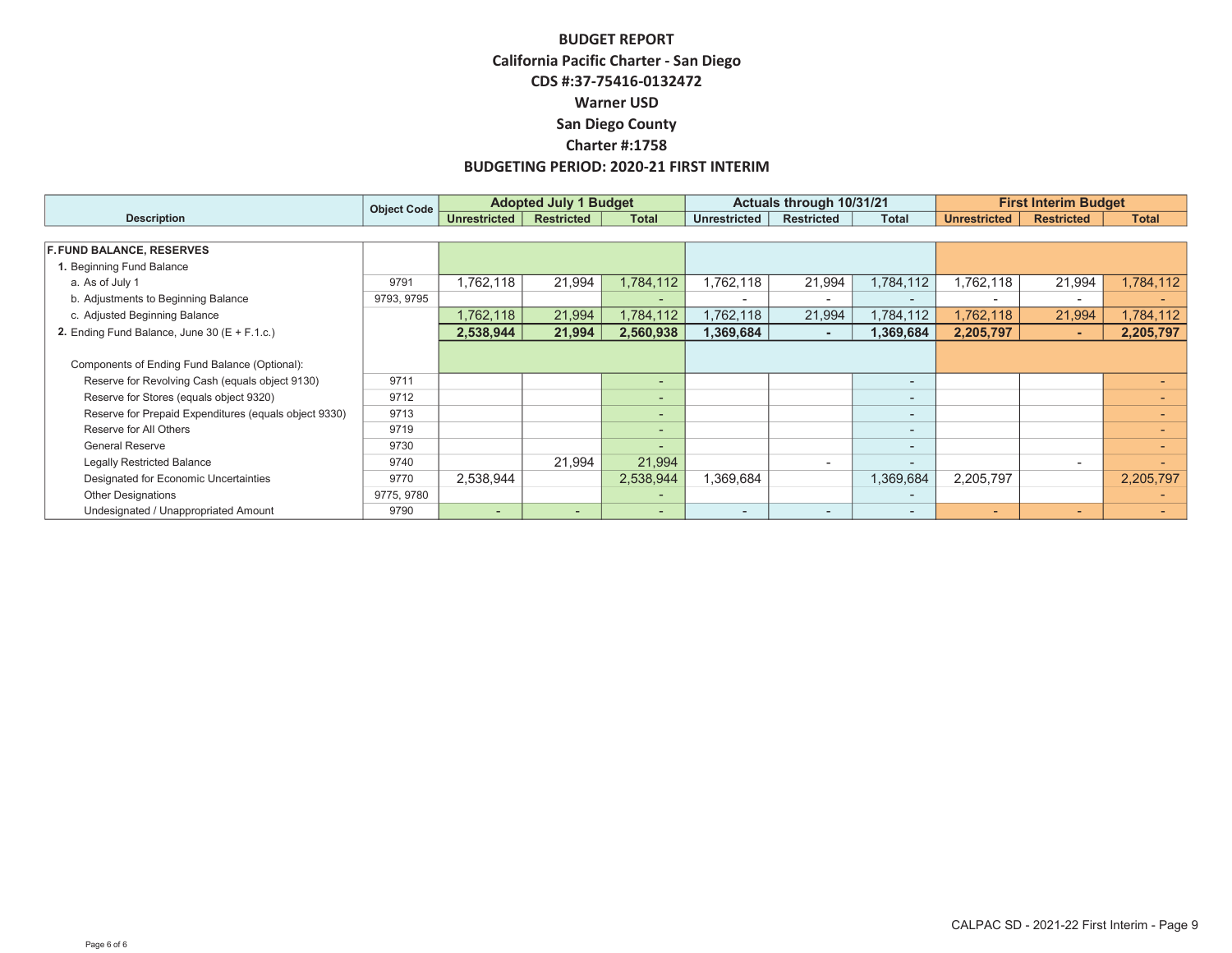# California Pacific Charter - San Diego 2021-22 First Interim Budget Multi-Year Year Projection

| <b>CHARTER 1758</b>                              | 2021-22   | 2022-23   | 2023-24    |
|--------------------------------------------------|-----------|-----------|------------|
| <b>Enrollment</b>                                | 265       | 279       | 293        |
| <b>Average Daily Attendance (P-2)</b>            | 254.15    | 267.57    | 280.99     |
| <b>REVENUES</b>                                  |           |           |            |
| General Purpose Revenue                          | 2,654,565 | 2,862,324 | 3,098,261  |
| <b>Federal Revenue</b>                           | 499,251   | 326,646   | 113,490    |
| <b>Other State Revenue</b>                       | 315,651   | 317,409   | 331,742    |
| <b>Other Local Revenue</b>                       | 183,021   | 188,511   | 194,167    |
| <b>TOTAL REVENUES</b>                            | 3,652,488 | 3,694,890 | 3,737,660  |
| <b>EXPENDITURES</b>                              |           |           |            |
| <b>Certificated Salaries</b>                     | 1,583,525 | 1,766,775 | 1,911,049  |
| <b>Classified Salaries</b>                       | 266,669   | 289,173   | 312,787    |
| <b>Employee Benefits</b>                         | 652,734   | 707,816   | 765,616    |
| <b>Books and Supplies Expenditures</b>           | 176,923   | 193,716   | 209,535    |
| <b>Other Services and Operating Expenditures</b> | 550,952   | 645,923   | 743,478    |
| Other Outgo                                      |           |           |            |
| <b>TOTAL EXPENDITURES</b>                        | 3,230,803 | 3,603,403 | 3,942,465  |
| <b>NET INCREASE / (DECREASE)</b>                 | 421,685   | 91,488    | (204, 805) |
| <b>BEGINNING BALANCE, RESERVES</b>               | 1,784,112 | 2,205,797 | 2,297,284  |
| <b>NET INCREASE / (DECREASE)</b>                 | 421,685   | 91,488    | (204, 805) |
| <b>ENDING BALANCE</b>                            | 2,205,797 | 2,297,284 | 2,092,479  |
| <b>ENDING BALANCE AS % OF EXPENDITURES</b>       | 68.27%    | 63.75%    | 53.08%     |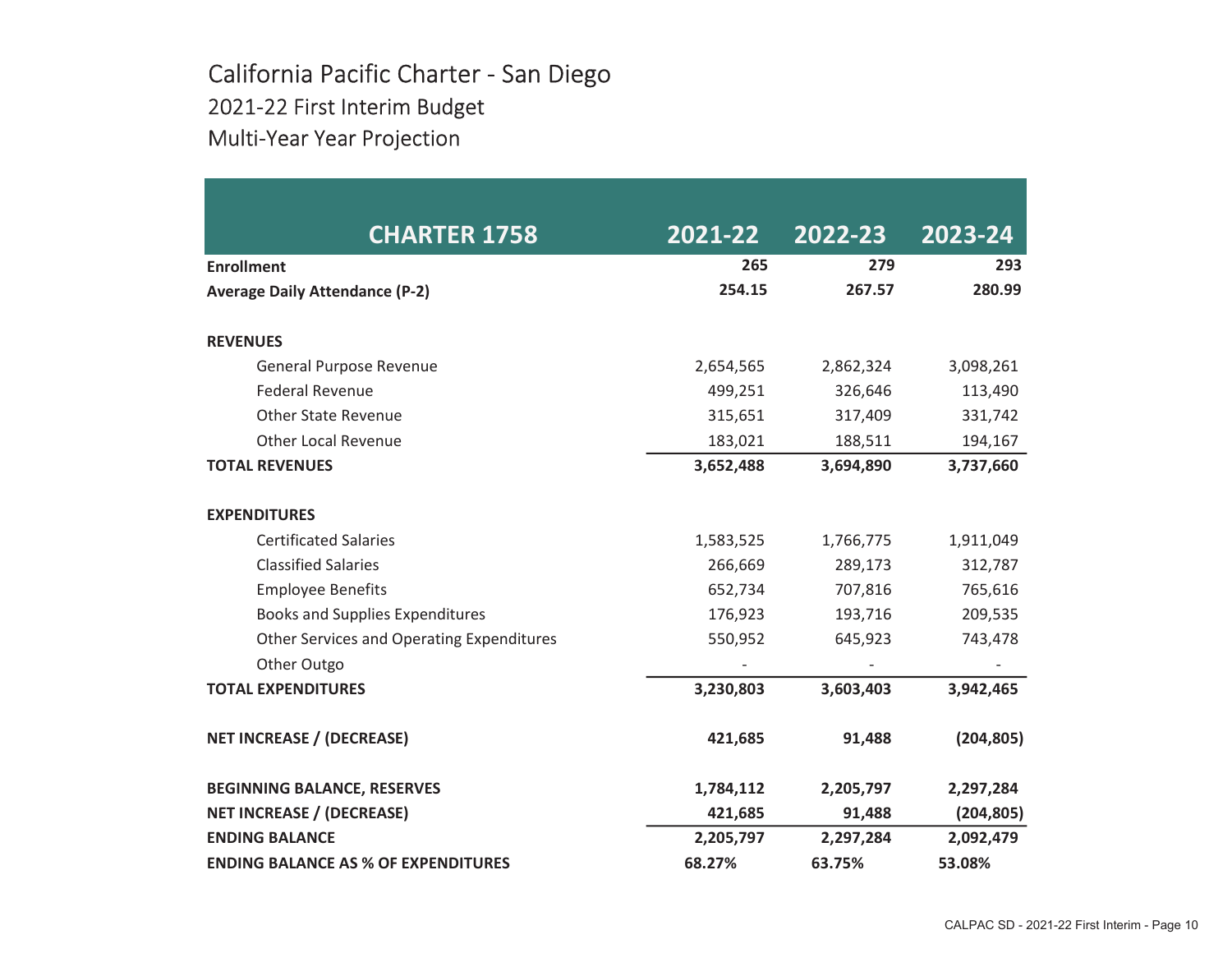California Pacific Charter School - San Diego 2021-22 First Interim Cash Flow Worksheet

|                                                               | Object    | 2021-22 First<br>Interim            | July         | August      | September      | October   | November         | December       | January        | February       |
|---------------------------------------------------------------|-----------|-------------------------------------|--------------|-------------|----------------|-----------|------------------|----------------|----------------|----------------|
| Actuals required through the month of: October                |           |                                     | Actuals      | Actuals     | Actuals        | Actuals   | Projection       | Projection     | Projection     | Projection     |
| A. BEGINNING CASH                                             |           |                                     | 3,885,030    | 3,633,563   | 1,663,598      | 1,343,321 | 2,118,810        | 2,218,347      | 1,568,760      | 1,668,297      |
| <b>B. RECEIPTS</b>                                            |           |                                     |              |             |                |           |                  |                |                |                |
| LCFF/Revenue Limit Sources                                    |           |                                     |              |             |                |           |                  |                |                |                |
| Principal Apportionment                                       | 8010-8019 | 2,479,265                           | 122,676      | 122,676     | 233,525        | 220,817   | 211,854          | 211,854        | 211,854        | 211,854        |
| In Lieu Property Taxes                                        | 8099      | 175,300                             |              |             |                |           | 20,869           | 20,869         | 20,869         | 20,869         |
| Miscellaneous Funds                                           | 8080-8098 |                                     |              |             |                |           | $\mathbf 0$      | $\mathbf 0$    | $\mathbf 0$    | $\mathbf 0$    |
| Federal Revenue                                               | 8100-8299 | 499,251                             | $\mathbf 0$  | 22,471      | $\overline{0}$ | 4,571     | 56,215           | 56,215         | 56,215         | 56,215         |
| Other State Revenue                                           | 8300-8599 | 315,651                             | $\mathbf 0$  | $\pmb{0}$   | $\mathbf 0$    | 16,702    | 35,589           | 35,589         | 35,589         | 35,589         |
| Other Local Revenue                                           | 8600-8799 | 183,021                             | 14,019       | 15,065      | 13,956         | 14,206    | 14,973           | 14,973         | 14,973         | 14,973         |
| Interfund Transfers In                                        | 8910-8929 |                                     |              |             |                |           |                  |                |                |                |
| All Other Financing Sources                                   | 8930-8979 |                                     |              |             |                |           |                  |                |                |                |
| <b>TOTAL RECEIPTS</b>                                         |           | 3,652,488                           | 136,695      | 160,212     | 247,481        | 256,296   | 339,500          | 339,500        | 339,500        | 339,500        |
| <b>C. DISBURSEMENTS</b>                                       |           |                                     |              |             |                |           |                  |                |                |                |
| Certificated Salaries                                         | 1000-1999 | 1,583,525                           | 41,597       | 156,211     | 148,961        | 153,470   | 128,963          | 128,963        | 128,963        | 128,963        |
| <b>Classified Salaries</b>                                    | 2000-2999 | 266,669                             | 15,155       | 17,722      | 20,156         | 24,150    | 22,558           | 22,558         | 22,558         | 22,558         |
| <b>Employee Benefits</b>                                      | 3000-3999 | 652,734                             | 30,289       | 55,186      | 51,533         | 33,607    | 57,395           | 57,395         | 57,395         | 57,395         |
| <b>Books and Supplies</b>                                     | 4000-4999 | 176,923                             | 118,108      | 34,773      | 10,088         | 13,179    | 92               | 92             | 92             | 92             |
| Services                                                      | 5000-5999 | 550,952                             | 143,131      | 91,091      | 23,474         | 33,231    | 30,955           | 30,955         | 30,955         | 30,955         |
| Capital Outlay                                                | 6000-6599 |                                     |              |             |                |           |                  |                |                |                |
| Other Outgo                                                   | 7000-7499 |                                     |              |             |                |           |                  |                |                |                |
| <b>Interfund Transfers Out</b>                                | 7600-7629 |                                     |              |             |                |           |                  |                |                |                |
| All Other Financing Uses                                      | 7630-7699 |                                     |              |             |                |           |                  |                |                |                |
| <b>TOTAL DISBURSEMENTS</b>                                    |           | 3,230,803                           | 348,280      | 354,984     | 254,212        | 257,636   | 239,963          | 239,963        | 239,963        | 239,963        |
|                                                               |           | <b>Beginning</b><br><b>Balances</b> |              |             |                |           |                  |                |                |                |
| <b>D. BALANCE SHEET ITEMS</b><br>Assets and Deferred Outflows |           |                                     |              |             |                |           |                  |                |                |                |
| Cash Not In Treasury                                          | 9111-9199 |                                     |              |             |                |           |                  |                |                |                |
| <b>Accounts Receivable</b>                                    | 9200-9299 | 379,043                             | 761          | (17, 372)   | 148,177        | 142,569   |                  | 104,908        |                |                |
| Due From Other Funds                                          | 9310      |                                     |              |             |                |           |                  | $\Omega$       |                |                |
| <b>Stores</b>                                                 | 9320      |                                     |              |             |                |           |                  | $\Omega$       |                |                |
| Prepaid Expenditures                                          | 9330      | 73,635                              | (122, 178)   | (264, 290)  | (210, 613)     | 663,319   |                  | 7,397          |                |                |
| Other Current Assets                                          | 9340      |                                     |              |             |                |           |                  |                |                |                |
| Deferred Outflows of Resources                                | 9490      |                                     |              |             |                |           |                  |                |                |                |
| <b>SUBTOTAL</b>                                               |           | 452,678                             | (121, 417)   | (281, 662)  | (62, 436)      | 805,888   | $\overline{0}$   | 112,305        | $\bf{0}$       | $\overline{0}$ |
| Liabilities and Deferred Inflows                              |           |                                     |              |             |                |           |                  |                |                |                |
| Accounts Payable                                              | 9500-9599 | 1,777,533                           | (81, 535)    | 1,493,532   | 132,627        | 33,026    |                  | 199,882        |                |                |
| Due To Other Funds                                            | 9610      | 545,968                             | $\mathbf{0}$ |             | 118,484        | (3,967)   |                  | 431,452        |                |                |
| Current Loans                                                 | 9640      |                                     |              |             |                |           |                  | $\overline{0}$ |                |                |
| <b>Unearned Revenues</b>                                      | 9650      | 230,095                             |              |             |                |           |                  | 230,095        |                |                |
| Deferred Inflows of Resources                                 | 9690      |                                     |              |             |                |           |                  |                |                |                |
| <b>SUBTOTAL</b>                                               |           | 2,553,597                           | (81, 535)    | 1,493,532   | 251,111        | 29,060    | $\overline{0}$   | 861,429        | $\overline{0}$ | $\overline{0}$ |
| Nonoperating                                                  |           |                                     |              |             |                |           |                  |                |                |                |
| <b>Suspense Clearing</b>                                      | 9910      |                                     |              |             |                |           |                  |                |                |                |
| TOTAL BALANCE SHEET ITEMS                                     |           | (2,100,919)                         | (39, 883)    | (1,775,194) | (313, 546)     | 776,828   | $\boldsymbol{0}$ | (749, 124)     | $\overline{0}$ | $\overline{0}$ |
| E. NET INCREASE/DECREASE $(B - C + D)$                        |           |                                     | (251, 467)   | (1,969,965) | (320, 277)     | 775,489   | 99,537           | (649, 587)     | 99,537         | 99,537         |
| $F.$ ENDING CASH $(A + E)$                                    |           |                                     | 3,633,563    | 1,663,598   | 1,343,321      | 2,118,810 | 2,218,347        | 1,568,760      | 1,668,297      | 1,767,834      |
| G. ENDING CASH, PLUS ACCRUALS                                 |           |                                     |              |             |                |           |                  |                |                |                |
|                                                               |           |                                     |              |             |                |           |                  |                |                |                |